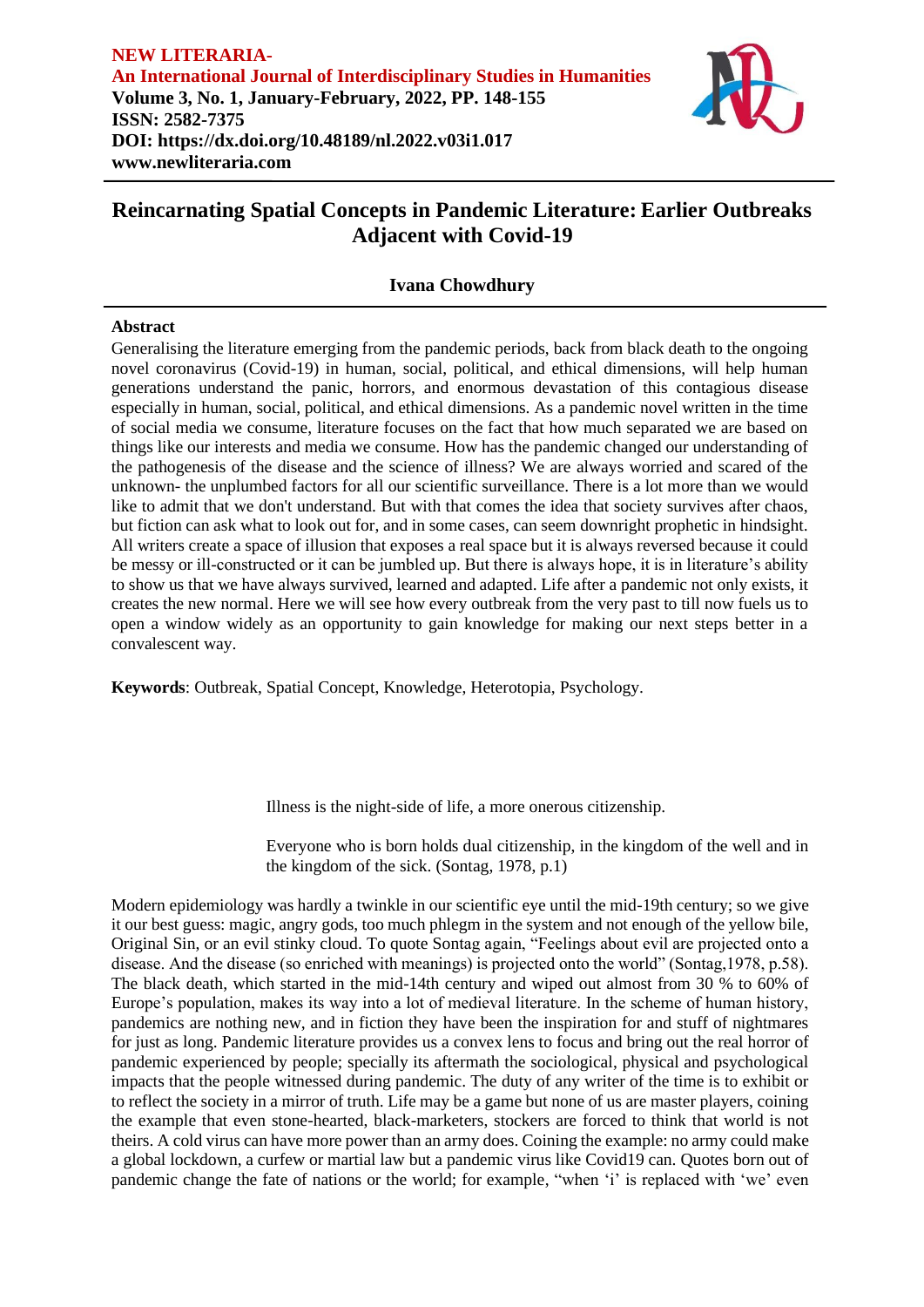illness becomes wellness" (Malcolm X, 2013), so that is the willingness or togetherness of the people of the world fighting against viruses and the pandemics. Wealth, power and prestige can mean little when a pandemic spreads their wings. Pandemic plays no favorites. Rich, poor, young and old, priest and peasant, all fall victim to this horrible power; it can easily wipe out a huge population of an entire town or village in a matter of days. Pandemic is something which is associated with science and rationality; so this is intended to bring these various disciplines together into a space in which we live today. There is always a pivotal connection between pandemic and sin, for example the very first instance between pandemic like plague and sin can be seen in Homer's *Iliad* and Sophocles' *Oedipus Rex* where we see the helplessness and fear of the people when confronted with a pandemic like plague that affected that people of Greece and Athens. It was during the trojan war, at the time it was believed that the pandemic was sent by Greek God Apollo in anger for having abducted Chryseis (daughter of Apollo's priest Chryses). So, this becomes the context in which we see early human experiences of pandemic that go back to the time before Christ. In the Bible also we have references to the plague, at that time it was criticized as a severe punishment given by God in response to committing sins of human beings. So it was believed that there was a supernatural element that was associated with the pandemic. But fear is something that controls the human being of that period and today as well. Though pandemics, described as the worldwide spread of a new disease (by WHO 2010) remind us that "the world is not ours"; literature shows us that it is a part of our civilization; it contains various aspects of life and more importantly it makes life possible. Here we will see how literary writings encourage us to enlighten hope in crisis period.

Therefore, the positioning of the narrator in pandemic literature is very important, specially the narrative voice who speak and about whom it is, it maybe the author or the characters, the psychological space of narrative and narrated; the time frame binding to culture and social rooting, and definitely the amalgamation of reality and fantasy all are subsequent in an isometric perspective of pandemic correspondence. If we go back to the mid 14th century, the instance of pandemic brings a discussion on the Black Death (1347-1352); a terrible catastrophe fell upon Asia, Europe, the Middle East and North Africa that changed the course of history. This black death or 'bubonic plague' was an outbreak of disease that killed one third of the European population. Then we had the Smallpox pandemic during 1870 to 1874 and also Cholera around 1871 to 1924. Thereafter we have the Russian flu or 'Asiatic flu' of 1889-1890. Another most fatal pandemic that came forth was Spanish Flu that outburst in between 1918 to 1919; France, China and Britain were also considered as the possible birthplaces of the virus, as was the United States, where the first case was found at a military base in Kansas on March 11, 1918. Sometimes news spread by the newspapers created misconceptions and rumours that led to falsification among people during that time, for example the illness of king Alfonso X111 in Spain. Then we had the H3N2 pandemic in 1968, it was caused by an influenza A (H3N2) virus. Then came HIV/AIDS in 1981, it has its roots in Kinshasa around 1920 and it started cross mutation from fishes and chimpanzees to humans. Another most important instance of pandemics is SARS during 2002 to 2004 (severe acute respiratory syndrome on 16th November 2002), an outbreak of this pandemic began in China Guangdong province, bordering Hong Kong. There is a unique way that early authors and thinkers tied disease to issues of morality and self. For example, Giovanni Boccaccio's *Decameron* (1353), a descriptive anthology of tales in which Boccaccio narrates a story of ten people who flee from plague-ridden Florence to the countryside. In order to pass the time the party takes turns telling stories over each night during their self-quarantine. Here we find even during the black death, there were long stretches of boredom during social distancing. The stories of the listeners (and Boccaccio's readers) are the ways through which the writers reconstruct the ghettoisation of their normal existence. The Pardoner's Tale from Geoffrey Chaucer's *The Canterbury Tales* written in 14th century conflates the treacherous, violent behaviour of three villains attempting to kill Death in the middle of the plague, to the sinful behaviour thought to bring plague on. Byron Lee Grigsby said about

Chaucer and his contemporaries: "Lacking any knowledge of vector-borne diseases, people of the Middle Ages were left to conclude that the plague was a consequence of simple behaviour. The job of the medical, theological, and literary community was to interpret the meaning of the plague, the causes of God's anger and man's sin". (Grigsby, 2003, p.123). Another writer who caught between this genre was Daniel Defoe in his famous journal which is called *A Journal of the Plague Year* (1772). Here we find a detailed account of events with anecdotes during the great plague of London (1665). Over fifty years later (1772), Daniel Defoe exhibited historical documents for a realistic approach to the dangerous demonic outbreak plague's impacts on the human life. Defoe presented the story as he was the eyewitness, an active participant of the events happening at that time. In 1665 when the plague

*.*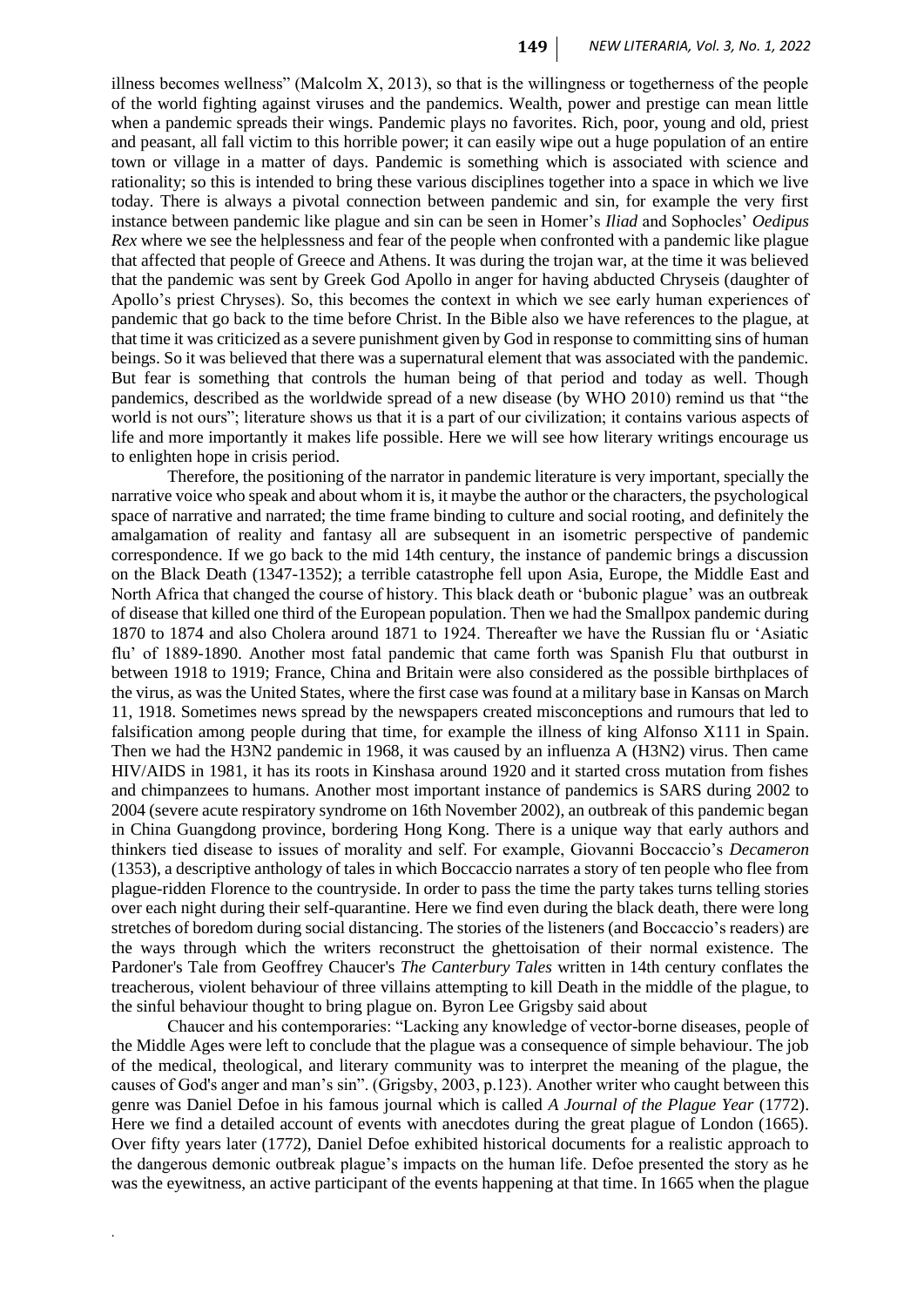outburst he was in his childhood and the book was published under a pseudonym initialized as H.F. It is an assumption that this initial H.F. refers to Defoe's uncle, Henry Foe, who used to live in the Whitechapel district of East London. There were no such mediums that could deliver or help people communicate with each other at that time to spread the news. It reminds us one of Defoe's quotes where he talks about the struggle of whole family compelled to be quarantined due to the spread of an infected family member: "...it was generally in such Houses that we heard the most dismal Shrieks and Outcries of the poor People terrified, and even frightened to Death, by the Sight of the Condition of their dearest Relations, and by the Terror of being imprisoned as they were" (Defoe, 1722, p.35). Finally, Defoe ends as:

A dreadful plague in London was

In the year sixty-five,

Which swept an hundred thousand souls

Away; yet I am alive! (Defoe, 1722, p.147)

So, the narrator here places himself in a time frame that is 50 years back from the time that he wrote the particular journal and then talks about specific places. Now when we come to Mary Shelley's *The* Last Man (1826), kind of apocalyptic fiction, we find a portrayal of the future world that had been wrecked by plague. So, there we have a past word being brought to the narration. It is a story of Lionel Verney, he himself was the storyteller, as the title goes it was about the last man. She envisions a futuristic Britain where one last man survives; it is more about man animal living and cohabiting together. So the novel was written in 1826 and the novel is placed at the end of the 21st century even beyond our times. So, at the end we can analyse that in *The Last Man* he is not the last man. There arise the chances of hope. Edgar Allan Poe's *Masque of the Red Death* (1842) featured the indolent, greedy Prince Prospero and his entourage's unsuccessful attempt to escape from the dangerous plague. It talks about how human beings respond to plague that is the main question and that has been answered by Allan Poe in this book. As York University professor Brett Zimmerman writes: "Prospero and his guest employee art and the carnal pleasures to forget death and disease…[but] on some deep level they recognise the futility, the vanity, of their hedonistic and aesthetic atoms to forget disease, darkness, decay, and death" (Zimmerman, 2009, p.49). By Edgar Allan Poe's lifetime in the mid19th century, however, science began to fill in the gaps concerning disease that had previously been speculation; germ theory and pasteurization. But in order for there to be a story, first the disease has to spread, and again as we have regrettably learned in our current situation, misinformation can become a PLAGUE of its own.

One surprising thing is that Ernest Hemingway, Fitzgerald and other well known writers live during the period around 1910 but they did not talk about the plague; they did not talk about what had affected the American society and it was Jack London who was to talk to us about the prominent things that had faded ever in history particularly with reference to what writers have to say from America. Jack London is a writer who was not very well known apart from his stories like *The Call of the Wild*  and *White Fang*. What is interesting here is the assumption today during this covid-19 that we suspect that perhaps there is a biological warfare that has been launched from China. Then *The Scarlet Plague*  written by Jack London in 1912 became one of the first post-apocalyptic fictions in modern literature. London writes of the terror of a disease that science could not cope up with. With no clear incubation period, and death coming from within 15 minutes to 2 hours of the first symptoms, news of this spread is censored in the papers to avoid panic- much like it was during an outbreak of bubonic plague in San Francisco's Chinatown in the early 1900s. In London's book, economic grade and the herds of people fleeing cities in terror, further spreading the disease, is the doom of civilization. Failed government response, or sometimes even government- engineered pandemics, became a popular concept in pandemic literature during the 20th century. The novel is set in 2073, so many years forward from even the time that we are living and a narrative here is Granser, who is called James Harvard Smith. Granser is the grandfather of a group of children narrating to them the history of the plague in 2013 and grandson relives his past history as a projection of 2030. So here we find the time scales and also the social spaces are really appreciative and consistent. So here we find a character as grandfather who talks about a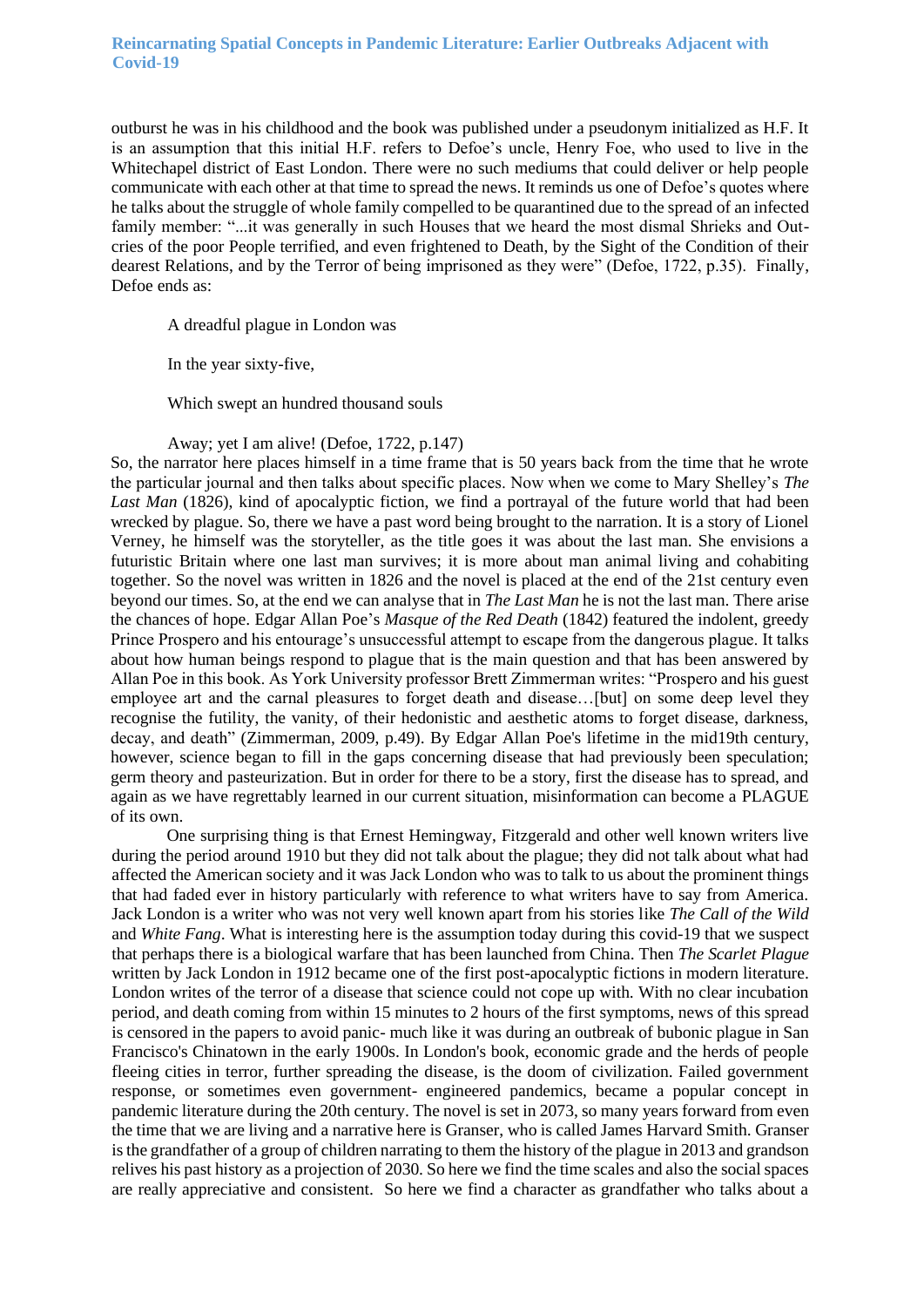plague in 2013 to his grandchildren in 2073 in a novel that is published in 1912 which talks about the Scarlet plague; so we have so many different time scales of interaction of human experience being expressed. It frightened the people by "the astonishing quickness with which this germ destroyed human beings, and [by] the fact that it inevitably killed any human body it entered. ... from the moment of the first signs of it, a man would be dead in an hour. Some lasted for several hours. many died within ten or fifteen minutes of the appearance of the first signs." (London, 1912, p.3). Therefore, as a matter of fact civilization fell apart after the plague. Connie Willis writes the book "Doomsday book" in 1992, sets the time of the novel in 2050 and goes back to the society of the 1300s.

Literature is an attempt to make us realize that this is not something that has come out of nowhere but it is something that has been a part of our living experience. The last novel where we find the instances is the Canadian writer Margaret Atwood's *Oryx and Crake* (2003). It is a kind of apocalyptic fiction, set in a near-future New England after the outbreak of an apocalyptic plague with large parts told in flashbacks that take place before the outbreak. There is Snowman who appears as last true human. Though he is not alone here, there are genetically modified humans that somehow survived the plague called crakers which are first described as naked children of every skin color that are also resistant to UV radiation. Here we see how the concept of humanity became a debatable question through the survival flashback stories of Snowman. In Stephen King's *The Stand*, a flu-like respiratory virus kills over 90% of the people on earth and the survivors have to live out a God-vs-devil chess game. As bad as King's pandemic is, it is made much worse by incompetent and war-focused governance. Then came *Outbreak* (1987) by Robin Cook, which was a bestseller in the late 1980s, which echoed the public sphere of germ warfare and the inability of the government to stop the plague. *Illuminae* by Amie Kaufman and Jay Kristoff presents the intrinsic horrible plague where all people became infected and were trapped in closed quarters. When the ships seem to turn on its own people to rescue them the people closed it as they were very much terrified by the gruesomeness of the infection. Unfortunately, we find at last that the plague spreads and demolish the population through the ships.

But pandemic can also be a good opportunity to explore what it means to be human, and what crisis does to our humanity. French novelist Albert Camus (the great 'moralist of the absurd') who used the pandemic as a vehicle to explore the "we live in a society" experience in his novel *The Plague*  (1947), in which he uses plague as a symbol to talk about war, occupation and oppression. The setting of the novel is in the town of Oran, it is a large French port of the Algerian coast, a chronicle narrated by a person who has seen it, heard from others and gathered data begins with a description of the town, sets it in geographical space beside hills with its back to the sea, in time scales of different seasons, different from each other, then we find in psychological space of inhabitants, who are numbed to emotions and passions except to make money, in a social space that rotates round work and set pastimes, no relationship that are binding or warm. So, the town was described as treeless, glamourless, soulless, and finally it ends by seeming restful and after a while in April 16 Dr Rieux sees the first dead rat on his way up to his apartment. The discomfiture leads to query anxiety, to alarm an uncontrolled fear. Albert Camus later refers to his own experiences during the occupation of world war second when he was in German: "I want to express by means of the plague the stifling air from which we all suffered and the atmosphere of threat and exile in which we all lived" (Camus,1965,53). In *I Am Legend* by Richard Matheson in 1954 a pandemic not only wipes out most of the world's population but the ones that are left are now vampires; the changed people are horrifying, and they are all that is left. But the book ends with the protagonist's realisation that the people he had taken for monsters actually had a society of their own, and saw him as the horrible monster that hunted them while they slept. Again in *Station Eleven* (2014) by Emily Saint John Mendel a flu wipes out most of the population and the survivors split into cults and travelling Shakespeare companies. To quote Professor Grigsby on the subject of plague in the middle ages:

eventually the plague becomes so common that people begin to deal with it as a normal part of the human experience... the disease, consequently, becomes part of normal experience. If one lives long enough, he or she will experience plague, either directly or indirectly. (Grigsby, 2003, p.125)

*.*

And of course no discussion on pandemic literature would be complete without talking about zombies and other creatures that turn the sick into monsters. "Zombies", like all undead monsters, can represent a whole slew of things. From the dangers of science to Haitian slavery, fears of globalisation to commentaries on political parties. They are kind of like a catch-all for everything we are afraid of. A zombie outbreak or pandemic is even something CDC (Centers for Disease Control and Prevention)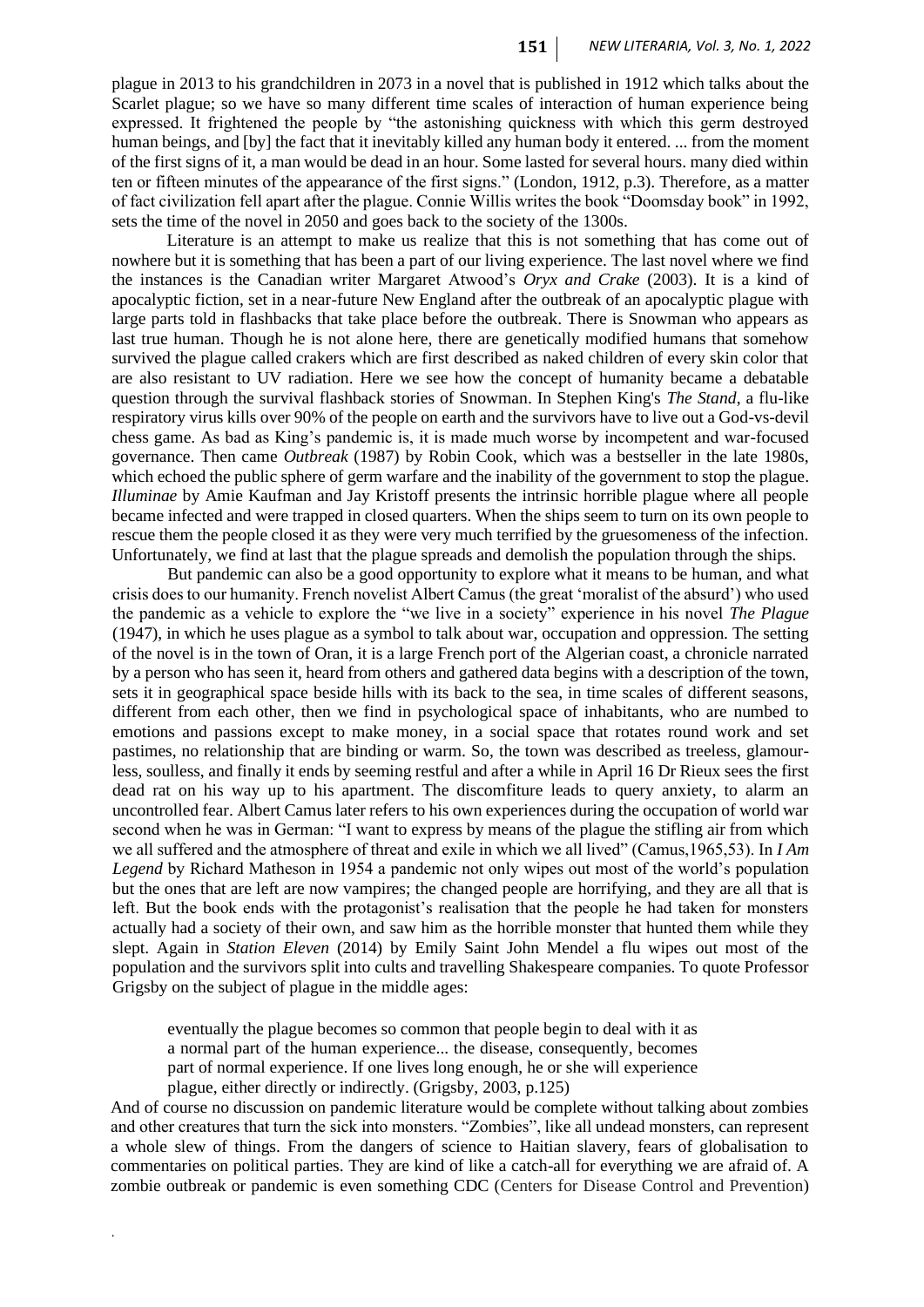used as a way to teach people about emergency preparedness. One of the most famous literary interpretations of a zombie plague is Max Brooks' *World War Z* (2013), a recorded 'oral history' of the survivors of the undead pandemic. Brooks says that he uses zombies as a substitute for real-world plagues. He wrote *World War Z* and *The Zombie Survival Guide* (2003) as a way to explore what would happen to the majority of the population if such a tender meet occurred, saying that it "most people would die from what the military calls second- or third-effects... for every person who dies from a zombie bite, how many people would die from sickness or infection?". *The Walking Dead* (2010) comic series is an example of how large -scale pandemics affect communities on a more micro level. Tensions arise not only because they are trying to survive flesh-eating monsters, but because race, gender, religion, sex and politics still effect day to day life. When it is revealed that every living human is infected with the Zombie virus, the social dynamics become even more pronounced. Zombies pop up in parody literature, like in romance novels *Warm Bodies* (2010) of Isaac Marion. It is not all depressing mass destruction all the time. But the genre is not just about what the disease does to people- in some occasions, disease itself can be a character. In the *Expanse* series, the protomolecule, what looks initially to be nothing more than a horrible infectious agent, might sort of also be kind of a hivemind. And ultimately radically alters the trajectory of human civilization. And in Orson Scott Card's *Ender*  series, there is a virus called the Descolaba which is not only integral to life on its home planet, it is also deadly if it gets off world- which is complicated further by the discovery that it might actually kind of be sentient. Interesting to note that in these examples the disease doesn't think or act like a humanit operates on its own logic, and or its own ends. The same could be said for diseases in the real world; they are not an invisible enemy to fight, they are not an antagonist to go to war with. Living through a pandemic is scary and stressful- it would be a discursive to ask all to not honour those feelings. John Scalzi's *Lock In* (2014) series is an example of books that are not about the experience of pandemic itself, but it deals with locked-in syndrome, the world that arises after the dust has settled- how society has adapted to this and now includes the entire class of people who only with this disability that resulted from the pandemic. According to *World War Z* author Max Brooks: "when I was thinking up an origin story for my fictional pandemic... I needed an authoritarian regime with strong control over the press. Smothering public awareness would give my plague time to spread, first among the local population, then into other nations. By the time the rest of the world figured out what was going on, it would be too late" (Brooks, 2006, p.5).

Now if we talk about the spatial concepts. Then there has to be the references of the six principles of heterotopias that Michel Foucault has talked about in the preface to *Order of Things, Preface from An Archaeology of the Human Sciences* (1994). The six principles are heterotopia of crisis and deviation; heterotopia of emplacement and displacement; heterotopia of juxtaposition; heterotopia of time; heterotopia of opening and closing; heterotopia of illusion and compensation. Heterotopia is a sort of simultaneously mythic and real disputation of the space in which we live. How can we talk about a pandemic without being critical? They are very much different as we know from the Utopias and Dystopias that we are familiar with; the utopia is always a better world or ideal world and dystopias are always a gruesome but the in-between space- the discursive contradictory space- world within world, the 'other' space is what we call the Heterotpia. They are always deviant from the norms like prison (that is a contained space), and retirement homes that are also seen as Davians from the old people who go and find the space for themselves and the way they live the cultural space that they generate and they occupy is very different. If we talk about the panoptic condition that Foucault discussed then we should bring in discussion that there is a Panoptic condition, here what happens is we are controlled and we are disciplined like we are given some protocols, rules and regulations that we should wear masks; we should sanitize and maintain social distances; so, these are all power constructions that control us. And here comes another point i.e. the cemetery in the context of the west as Foucault believes that the cemeteries are very close to human habitation then the time comes when they were moved out into the outskirts because they almost infringed upon human life so there is always the spatial contestation that goes on when we are talking about pandemics.

Now the question comes how does this pandemic affect humans. How it affects the knowledge space that can be ideological space or a mental space or even social space; it can even be a mathematical space of proportions, it can be a physical and geographical space and it can also be a non-knowledge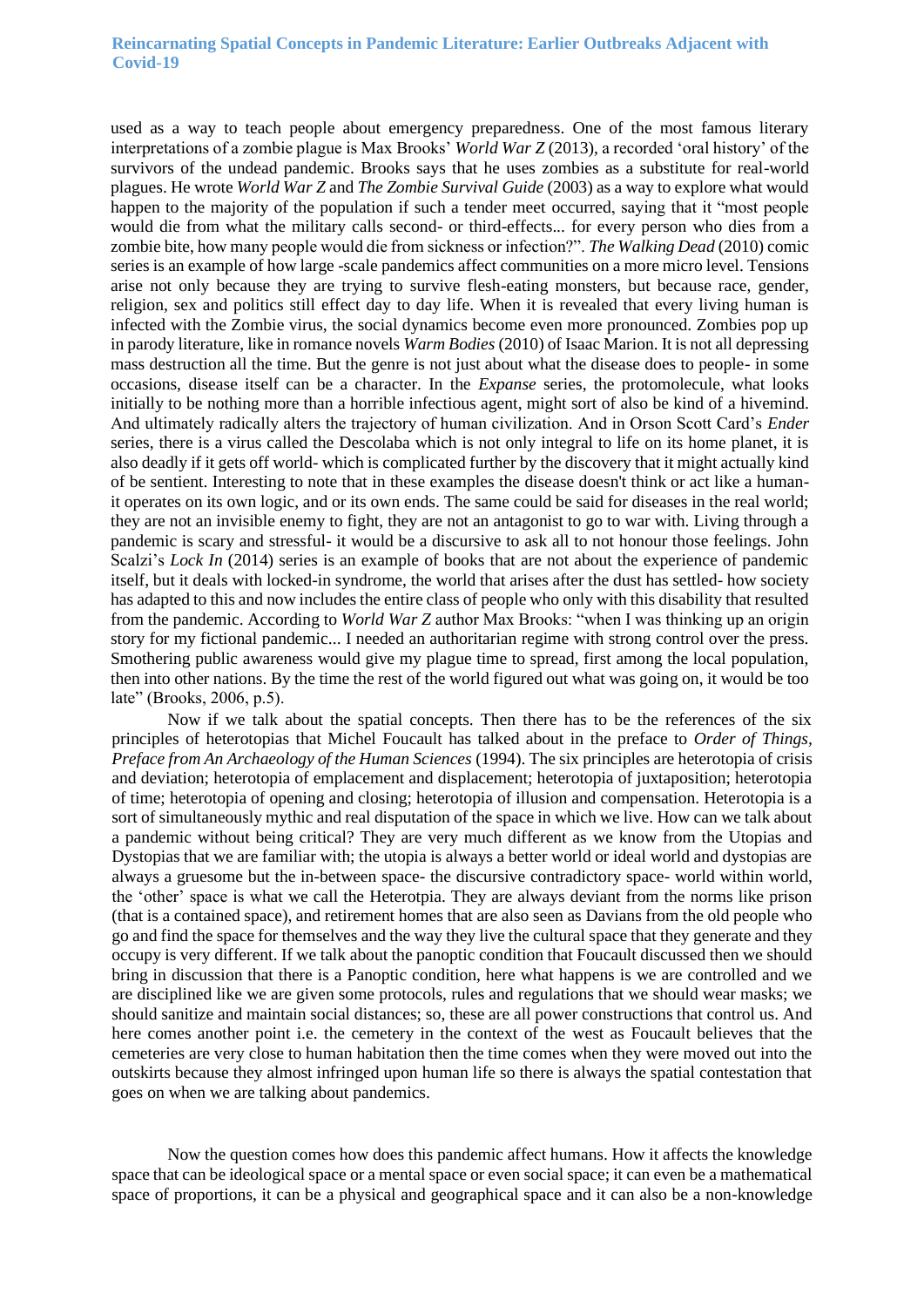space, what we call the practical daily life space. If we look at our own daily life today it is so different from what it had been a year back. When we talk about pandemic literature it is not only about historical details it is also about how people in different periods of history reacted to this pandemic and how imaginative writers have thought to illustrate it and to describe it and give it a new dimension and perception. Here we can borrow a quote from Michel Foucault at this point where he talks about knowledge "there is nothing prior to knowledge because knowledge is defined by a combination of the visible and that which can be articulated and is unique to each stratum or historical formulation". So we the human beings are always in a circle of practice, our understanding controls our behavioral patterns, so thus we are confronted by an 'indefinite multitude of spaces' that can be geographical space, economic, demographic, sociological, ecological, political, commercial, national, global. Therefore, travel has become a casualty. What are the economic dimensions that pandemics have brought to our country, many people have gone out of jobs; how was the demographic skill really effective as the population has died. So, we find that in every mention of a pandemic there seems to be an indefinite multitude of spaces. It is not just a sickness or an illness; it is something that has in fact caught us in its claws and has made us realise that these claws penetrate every knowledge or the thinking processes of a human being. However, if we move our focus from euro-centric references to indigenous portrayals of pandemics we see some excruciating stories for example the remarkable memoir of Hindi poet Suryakant Tripathi *A Life of Misspent* (2016) that talks about the spread of influenza epidemic in early 20th century. Even in *Chaturanga* (1916) of great Indian playwright Rabindranath Tagore we come to know about a severe outbreak of plague devastating the entire village through the central character Saachis' heart breaking story. Another writer who belongs to this genre is Sarat Chandra Chattopadhyay who dealt with pandemics like malaria, plague, cholera and small pox in his heart touching stories like *Palli Samaj: The Homecoming, Pandit Mashai, Srikanta*. He portrayed the protagonists in altruistic attitude who are always willing to jump in rescuing task without any fear. Interestingly, here also we find a strong comparison of pandemics with God's punishments as the villagers started worshipping Goddesses like 'Manasa', 'Olaichandiand', 'Sitala' and 'Bonobibi'.

In such a chaotic situation like this how can reading literature help, comfort and guide us? Reading literature can help us to understand this whole situation and its effect on us, our psychology, our society and our world. Because humans have witnessed such situations many times in the past and a great deal of literature has also been written on it which is referred to as pandemic literature. The covid19 outbreak and the situation of lockdown have increased the sale of pandemic literature all over the world because people can relate their own situation with the pandemic fiction they are reading. The pandemic fiction like *The Plague* by Albert Camus is very relatable to our current situation. There are some infected people in the novel who are kept away from their family. Now when we read such a story, we get totally involved in it because the situation described in the book is not so different from ours. In our voice also there are many cities or areas which are still and many people are quarantined or isolated. Along with that we can also relate to the behaviour psychology problems and actions of the characters in a novel.

Reading and studying such literature will help us to handle our own situation. In the present scenario turning to literature will give us the strength and courage to deal with the outbreak of the spreading pandemic because literature teaches us to learn from the past so that we can avoid the cavities in the present and future. The present situation has made us morally down because when the bad time comes it is impossible to be rational. And literature actually gives us the idea of what would be done in such a crisis because similar kinds of situations are described there. That is the reason why the stories of pandemics are widely read as people want to know and understand the current situation and find some remedy to it. These pandemics have a deep connection with human beings therefore the stories related to them are more appealing to us because they represent human action and thought and indirectly, we learn that we all need to stay together and help each other through these difficult times. This literature can also help us to know our responsibility towards our family and our society. Our lifestyle has totally changed due to this pandemic but at least we can learn to be positive through literature because we now understand that we are dealing with a common disease. Literature balance is the behavioural change of the affected community, meaning the epidemics affect people psychologically so reading literature can balance our behaviours. This is not the first time when

*.*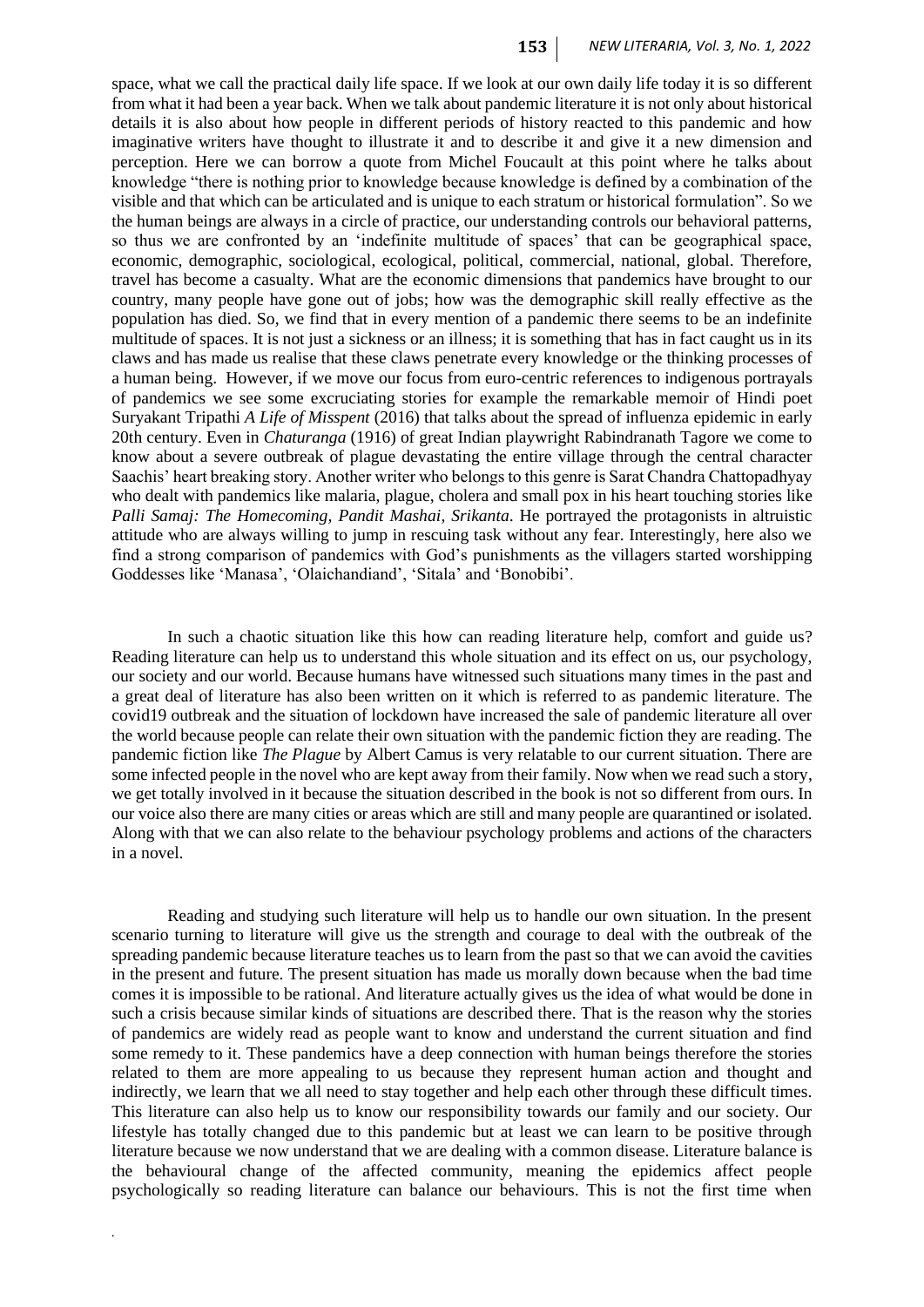literature has come to the world so when bending has affected the world; already in the past these have affected the people; but again, with care, cooperation and with coordination the world has overcome the distractions of it. Therefore, literature balance is a behavioral change of the effect of community. No writer can completely wipe out the human race from the race of the earth because of hope at the end. Therefore, sometimes art imitates life, and sometimes life imitates art.

#### **References**

Atwood, M. (2003). *Oryx and Crake*. McClelland and Stewart. Boccaccio, G. (14th century). *Decameron*. Filippo and Bernardo Giunti. Brooks, M. (2003). *The Zombie Survival Guide*. Three Rivers Press. Brooks, M. (2006). *World War Z*. Crown. Camus, A. (1947). *The Plague*. Gallimard. Chaucer, G. (1387-1400). *The Canterbury Tales*. Cook, R. (1987). *Outbreak*. Putnam (US), Macmillan (UK). Crad, O. S. (1985). *Ender's Game Series*. Defoe, D. (1722). *A Journal of the Plague Year*.

Foucault, M. (1994). *Order of Things, Preface from An Archaeology of the Human Sciences*.

Vintage Books.

Grigsby, B. L. (2003). *Pestilence in Medieval and Early Modern English Literature*. Taylor

and Francis.

Holt-Lunstad, J., Smith, T. B., Baker, M., Harris, T., & Stephenson, D. (2015). Loneliness and social isolation as risk factors for mortality: a meta-analytic review. *Perspectives on psychological science : a journal of the Association for Psychological Science*, *10*(2), 227–237. https://doi.org/10.1177/1745691614568352

Homer. (8th century BC). *Iliad*.

Horton R. (2020). Offline: After COVID-19-is an "alternate society" possible? *Lancet (London, England)*, *395*(10238), 1682.<https://doi.org/10.1016/S0140-> 6736(20)31241-1

Kaufman, A., & Kristoff, J. (2015). *Illuminae*. Knopf Books for Young Readers. King, S. (1978). *The Stand*. Doubleday.

Kirkman, R., Moore, T., & Adlard, C. (Creators). (2010). *The Walking Dead* [TV series]. Frank Darabond.

London, J. (1912). *The Scarlet Plague*. Macmillan.

Mandel, E. S. J. (2014). *Station Eleven*.

Marion, I. (2010). *Warm Bodies*.

Matheson, R. (1954). *I Am Legend*. Gold Medal Books.

Poe, E. A. (1842). *The Masque of the Red Death*. Graham's Magazines.

Scalzi, J. (2014). *Lock In*. Tor Books.

Shelley, M. (1826). *The Last Man*. Henry Colburn.

Sontag, S. (1978). *Illness as Metaphor*. Farrar, Straus, and Giroux.

Sophocles. (429 BC). *Oedipus Rex*.